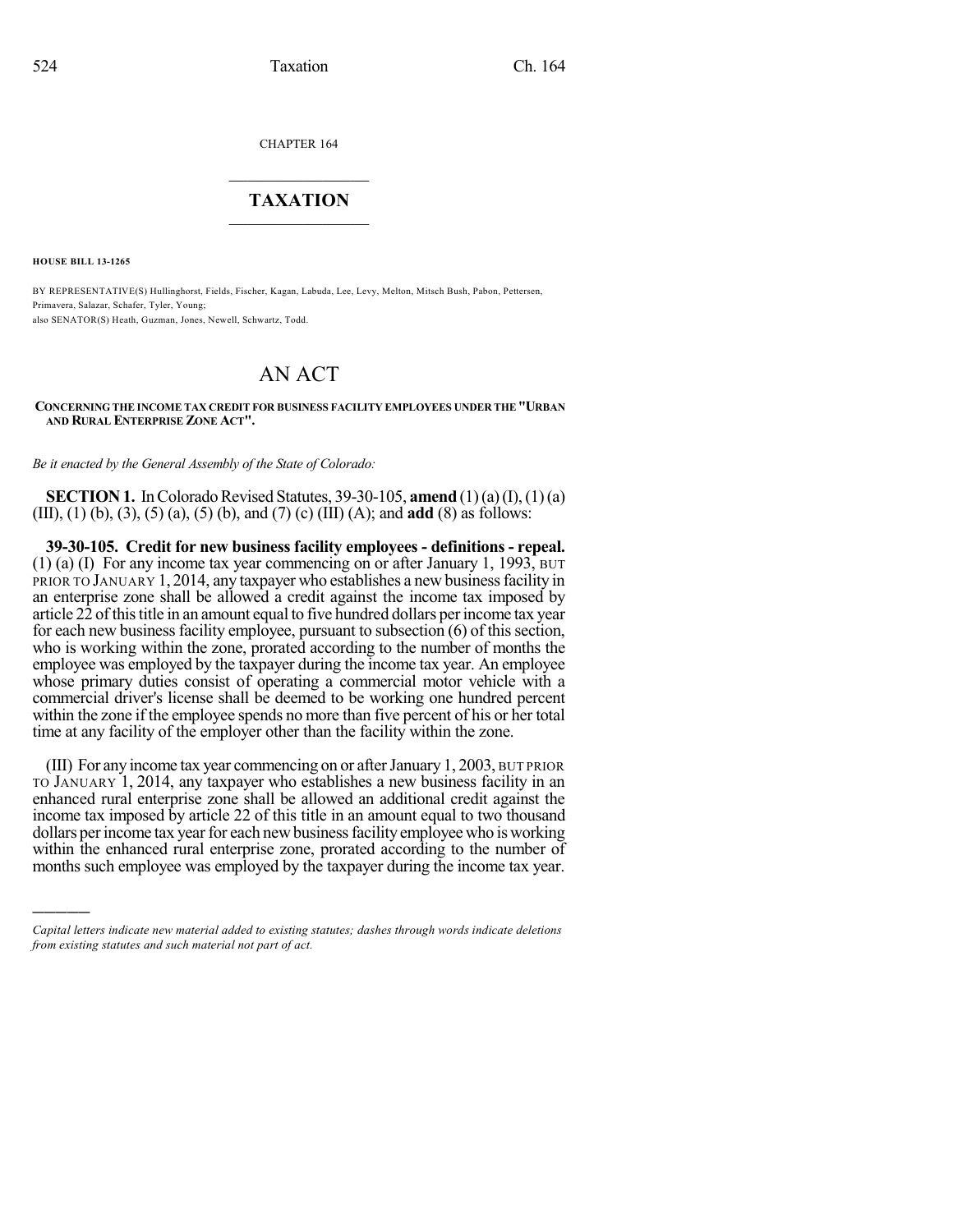(b) FOR ANY INCOME TAX YEAR COMMENCING PRIOR TO JANUARY 1, 2014, in addition to the credit available under paragraph (a) of this subsection  $(1)$ , a taxpayer qualified under said paragraph (a) shall be allowed for the first two full income tax years while located in an enterprise zone a credit in an amount equal to two hundred dollars for each new business facility employee who is insured under a health insurance plan or program provided through his or her employer. To be eligible for such credit, the employer must contribute fifty percent or more of the total cost of a health insurance plan or program, and such plan or programmust be in accordance with the provisions of article 8 of title 10 or part 1, 2, 3, or 4 of article 16 of title 10, C.R.S., or be a self-insurance programand include partial or complete coverage for hospital and physician services.

 $(3)$ (a) FOR ANY INCOME TAX YEAR COMMENCING PRIOR TO JANUARY 1, 2014, any taxpayer who operates a business within an enterprise zone that adds value through manufacturing or processing to agricultural commodities shall be allowed in addition to the credit allowed under subsection (1) of this section, while located in the enterprise zone, a credit against the income tax imposed by article 22 of this title in an amount equal to five hundred dollars for each additional new business facility employee in excess of the maximum number employed in any prior tax year.

(b) For any income tax year commencing on or afterJanuary 1, 2003, BUT PRIOR TO JANUARY 1, 2014, any taxpayer who operates a business within an enhanced rural enterprise zone that adds value through manufacturing or processing to agricultural commodities shall be allowed in addition to the credit allowed under paragraph (a) of this subsection (3) a credit against the income tax imposed by article 22 of this title in an amount equal to five hundred dollars for each additional new business facility employee in excess of the maximum number employed in any prior tax year.

 $(5)$  (a) (I) For taxable years beginning on or after January 1, 1993, BUT PRIOR TO JANUARY 1, 2014, if the total amount of the credits claimed by a taxpayer pursuant to the provisions of subparagraph (I) of paragraph (a) of subsection (1), paragraph (b) of subsection (1), and paragraph (a) of subsection (3) of this section exceeds the amount of income taxes due on the income of the taxpayer in the income tax year for which the credits are being claimed, the amount of the credits not used as an offset against income taxesin said income tax yearshall not be allowed as a refund but may be carried forward as a credit against subsequent years' tax liability for a period not exceeding five years and shall be applied first to the earliest income tax years possible. Any amount of the credit that is not used during said period shall not be refundable to the taxpayer.

(II) For taxable years beginning on or after January 1, 2003, BUT PRIOR TO JANUARY 1, 2014, if the total amount of credits claimed by a taxpayer pursuant to subparagraph (III) of paragraph (a) of subsection (1) of this section and paragraph  $(b)$  of subsection  $(3)$  of this section exceeds the amount of income taxes due on the income of the taxpayer in the income tax year for which the credits are being claimed, the amount of credits not used as an offset against income taxes in said income tax year shall not be allowed as a refund but may be carried forward as a credit against subsequent years' tax liability for a period not exceeding seven years and shall be applied first to the earliest income tax years possible. Any amount of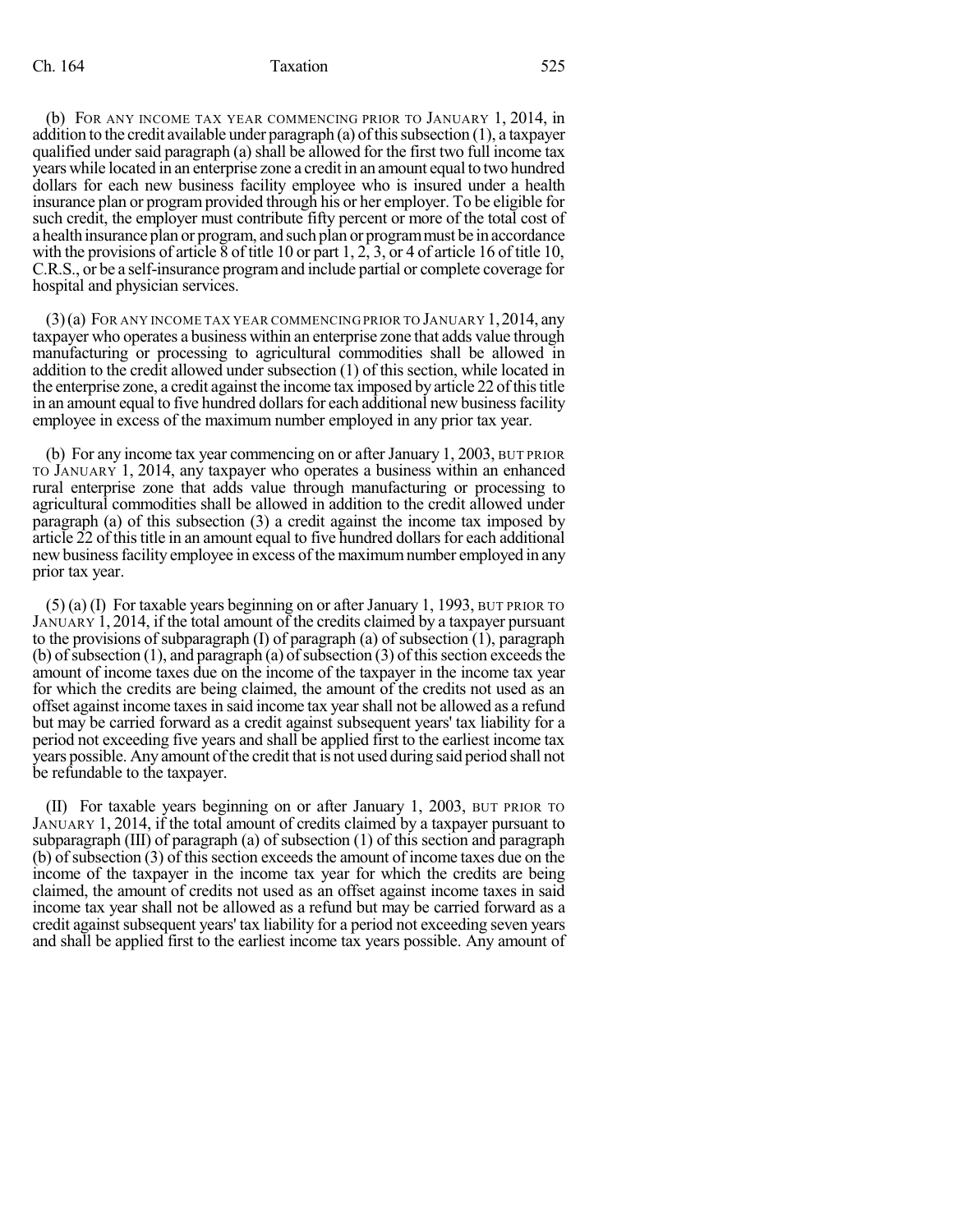the credit which is not used during said period shall not be refundable to the taxpayer.

(b) (I) Subparagraph (I) of paragraph (a) of this subsection (5) is effective for income tax years commencing on or after January 1, 1993, BUT PRIOR TO JANUARY 1, 2014; except that application of subparagraph (I) of paragraph (a) of this subsection (5) to the credit described in paragraph (b) of subsection (1) of this section shall be effective for income tax years commencing on or after January 1, 1996, BUT PRIOR TO JANUARY 1, 2014.

(II) Subparagraph (II) of paragraph (a) of this subsection (5) is effective for income tax years commencing on or after January 1, 2003, BUT PRIOR TO JANUARY 1, 2014.

(7) As used in this section, unless the context otherwise requires:

(c) (III) If a facility that does not constitute a new business facility is expanded by the taxpayer, the expansion shall be considered a separate facility for purposes of the credit allowed by this section if:

(A) The expansion results in the employment of ten or more new business facility employees or, for income tax years commencing on or after January 1, 1996, BUT PRIOR TO JANUARY 1, 2014, a ten percent increase in the number of new business facility employees resulting in the employment of at least one full-time new business facility employee, whichever is less, during the taxable year over and above the average number of employees employed in the enterprise zone by the taxpayer during the twelve months immediately prior to the expansion, determined pursuant to subsection (6) of this section; and

(8) THIS SECTION IS REPEALED, EFFECTIVE DECEMBER 31, 2019.

**SECTION 2.** In Colorado Revised Statutes, **add** 39-30-105.1 as follows:

**39-30-105.1. Creditfornewenterprise zonebusiness employees-definitions.** (1) (a) (I) FOR ANY INCOME TAX YEAR COMMENCING ON OR AFTER JANUARY 1, 2014, ANY TAXPAYER WHO OPERATES A BUSINESS FACILITY IN AN ENTERPRISE ZONE IS ALLOWED A CREDIT AGAINST THE INCOME TAX IMPOSED BY ARTICLE 22 OF THIS TITLE IN AN AMOUNT EQUAL TO FIVE HUNDRED DOLLARS PER INCOME TAX YEAR FOR EACH BUSINESS FACILITY EMPLOYEE, PURSUANT TO SUBSECTION (5) OF THIS SECTION, WHO IS WORKING WITHIN THE ZONE, PRORATED ACCORDING TO THE NUMBER OF MONTHS THE EMPLOYEE WAS EMPLOYED BY THE TAXPAYER DURING THE INCOME TAX YEAR. AN EMPLOYEE WHOSE PRIMARY DUTIES CONSIST OF OPERATING A COMMERCIAL MOTOR VEHICLE WITH A COMMERCIAL DRIVER'S LICENSE SHALL BE DEEMED TO BE WORKING ONE HUNDRED PERCENT WITHIN THE ZONE IF THE EMPLOYEE SPENDS NO MORE THAN FIVE PERCENT OF HIS OR HER TOTAL TIME AT ANY BUSINESS OF THE EMPLOYER OTHER THAN THE BUSINESS WITHIN THE ZONE.

(II) FOR ANY INCOME TAX YEAR COMMENCING ON OR AFTER JANUARY 1, 2014, ANY TAXPAYER WHO OPERATES A BUSINESS FACILITY IN AN ENHANCED RURAL ENTERPRISE ZONE IS ALLOWED AN ADDITIONAL CREDIT AGAINST THE INCOME TAX IMPOSED BY ARTICLE 22 OF THIS TITLE IN AN AMOUNT EQUAL TO TWO THOUSAND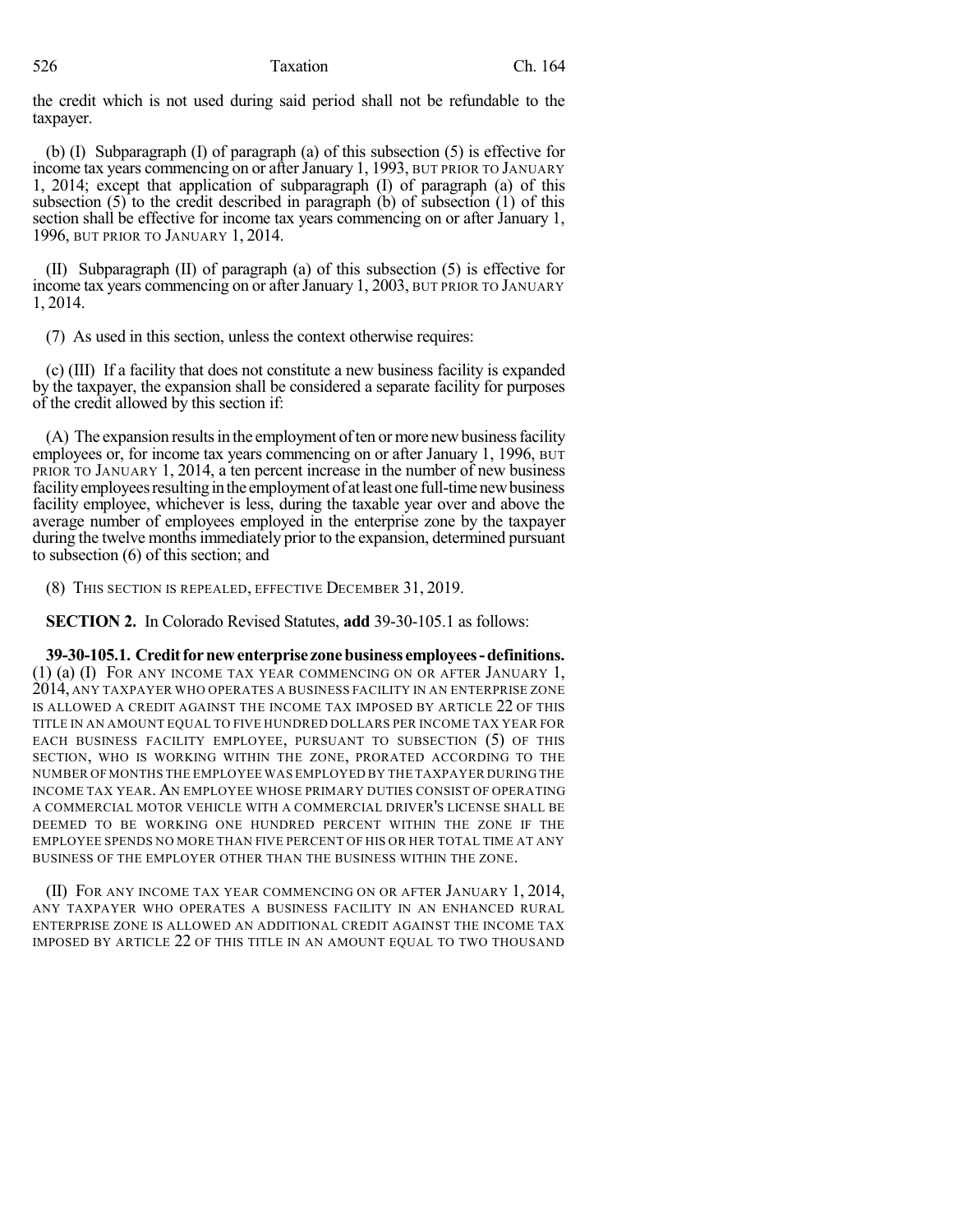#### Ch. 164 Taxation 527

DOLLARS PER INCOME TAX YEAR FOR EACH BUSINESS FACILITY EMPLOYEE WHO IS WORKING WITHIN THE ENHANCED RURAL ENTERPRISE ZONE, PRORATED ACCORDING TO THE NUMBER OF MONTHS SUCH EMPLOYEE WAS EMPLOYED BY THE TAXPAYER DURING THE INCOME TAX YEAR.

(III) ABUSINESS FACILITY QUALIFYING FOR THE CREDIT IS ALLOWED THE CREDIT FOR EACH SUBSEQUENT TAX YEAR FOR EACH BUSINESS FACILITY EMPLOYEE OVER THE NUMBER EMPLOYED IN ANY PRIOR TAX YEAR. ANY CREDIT IS ALLOWED FOR A MAXIMUM OF TWELVE CONSECUTIVE MONTHS FOR EACH BUSINESS FACILITY EMPLOYEE EMPLOYED BY THE TAXPAYER.

(b) IN ADDITION TO THE CREDIT AVAILABLE UNDER PARAGRAPH (a) OF THIS SUBSECTION (1), FOR ANY INCOME TAX YEAR COMMENCING ON OR AFTER JANUARY 1, 2014, A TAXPAYER QUALIFIED UNDER SAID PARAGRAPH (a) IS ALLOWED FOR THE FIRST TWO FULL INCOME TAX YEARS WHILE LOCATED IN AN ENTERPRISE ZONE A CREDIT IN AN AMOUNT EQUAL TO TWO HUNDRED DOLLARS FOR EACH BUSINESS FACILITY EMPLOYEE WHO IS INSURED UNDER A HEALTH INSURANCE PLAN OR PROGRAM PROVIDED THROUGH HIS OR HER EMPLOYER. TO BE ELIGIBLE FOR THE CREDIT, THE EMPLOYER MUST CONTRIBUTE FIFTY PERCENT OR MORE OF THE TOTAL COST OF A HEALTH INSURANCE PLAN OR PROGRAM, AND SUCH PLAN OR PROGRAM MUST BE IN ACCORDANCE WITH THE PROVISIONS OF ARTICLE 8 OF TITLE 10 OR PART 1, 2, 3, OR 4 OF ARTICLE 16 OF TITLE 10,C.R.S., OR BE A SELF-INSURANCE PROGRAM AND INCLUDE PARTIAL OR COMPLETE COVERAGE FOR HOSPITAL AND PHYSICIAN SERVICES.

(2) FOR BUSINESS FACILITIES ESTABLISHED IN AN ENTERPRISE ZONE OR AN ENHANCED RURAL ENTERPRISE ZONE, THE NUMBER OF BUSINESS FACILITY EMPLOYEES ENGAGED OR MAINTAINED IN EMPLOYMENT AT THE BUSINESS FACILITY FOR EACH TAXABLE YEAR FOR WHICH THE CREDIT IS CLAIMED MUST EQUAL OR EXCEED ONE PERSON.

(3)(a) FOR ANY INCOME TAX YEAR COMMENCING ON OR AFTER JANUARY 1,2014, ANY TAXPAYER WHO OPERATES A BUSINESS WITHIN AN ENTERPRISE ZONE THAT ADDS VALUE THROUGH MANUFACTURINGORPROCESSINGTO AGRICULTURALCOMMODITIES IS ALLOWED IN ADDITION TO THE CREDIT ALLOWED UNDER SUBSECTION (1) OF THIS SECTION, WHILE LOCATED IN THE ENTERPRISE ZONE, A CREDIT AGAINST THE INCOME TAX IMPOSED BY ARTICLE 22 OF THIS TITLE IN AN AMOUNT EQUAL TO FIVE HUNDRED DOLLARS FOR EACH ADDITIONAL BUSINESS FACILITY EMPLOYEE IN EXCESS OF THE MAXIMUM NUMBER EMPLOYED IN ANY PRIOR TAX YEAR.

(b) FOR ANY INCOME TAX YEAR COMMENCING ON OR AFTER JANUARY 1, 2014, ANY TAXPAYER WHO OPERATES A BUSINESS WITHIN AN ENHANCED RURAL ENTERPRISE ZONE THAT ADDS VALUE THROUGH MANUFACTURING OR PROCESSING TO AGRICULTURAL COMMODITIES IS ALLOWED IN ADDITION TO THE CREDIT ALLOWED UNDER PARAGRAPH  $(a)$  OF THIS SUBSECTION  $(3)$  A CREDIT AGAINST THE INCOME TAX IMPOSED BY ARTICLE 22 OF THIS TITLE IN AN AMOUNT EQUAL TO FIVE HUNDRED DOLLARS FOR EACH ADDITIONAL BUSINESS FACILITY EMPLOYEE IN EXCESS OF THE MAXIMUM NUMBER EMPLOYED IN ANY PRIOR TAX YEAR.

(4) (a) (I) FOR ANY INCOME TAX YEAR COMMENCING ON OR AFTER JANUARY 1, 2014, IF THE TOTAL AMOUNT OF THE CREDITS CLAIMED BY A TAXPAYER PURSUANT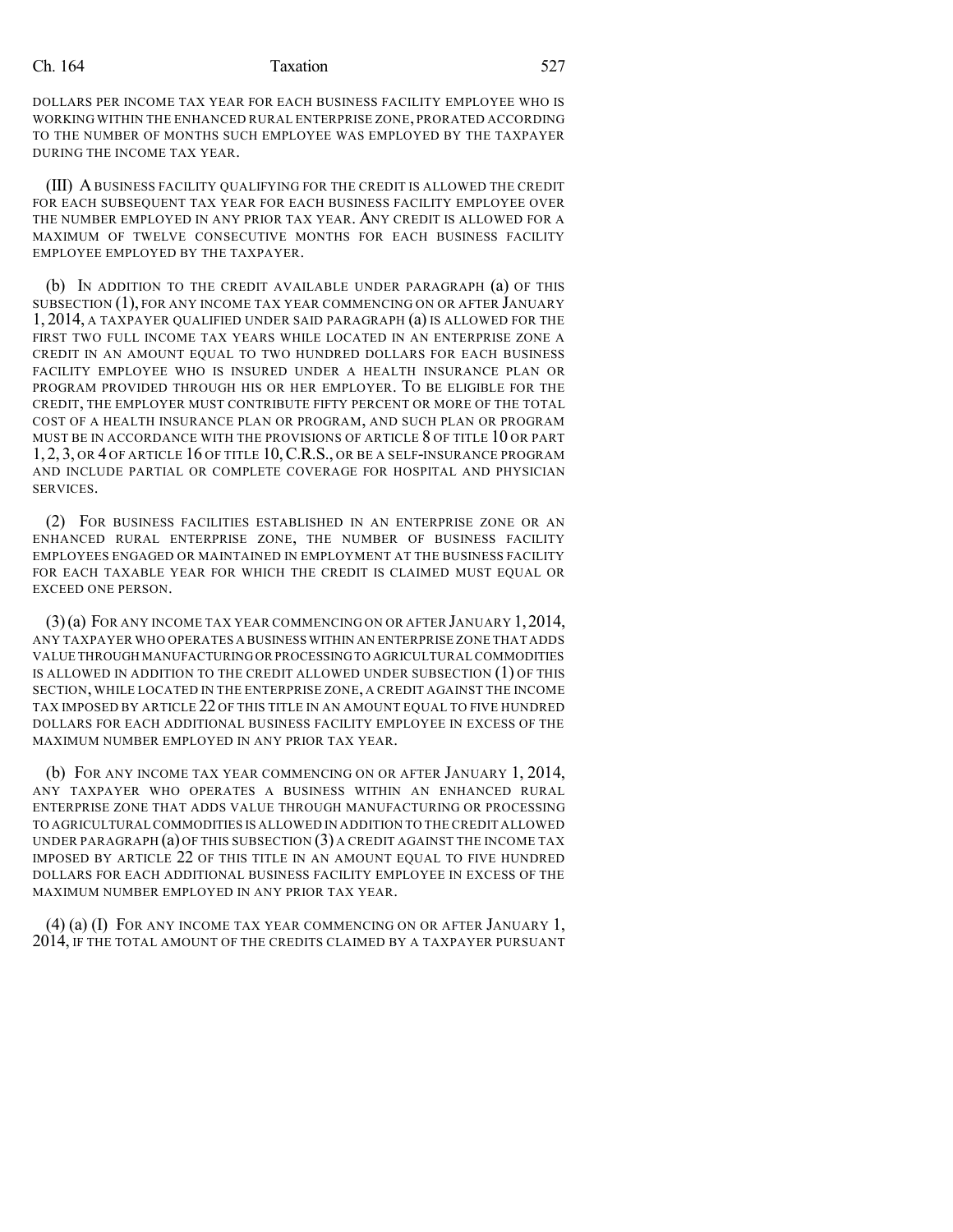#### 528 Taxation Ch. 164

TO THE PROVISIONS OF SUBPARAGRAPH (I) OF PARAGRAPH (a) OF SUBSECTION (1), PARAGRAPH (b) OF SUBSECTION (1), AND PARAGRAPH (a) OF SUBSECTION (3) OF THIS SECTION EXCEEDS THE AMOUNT OF INCOME TAXES DUE ON THE INCOME OF THE TAXPAYER IN THE INCOME TAX YEAR FOR WHICH THE CREDITS ARE BEING CLAIMED, THE AMOUNT OF THE CREDITS NOT USED AS AN OFFSET AGAINST INCOME TAXES IN SAID INCOME TAX YEAR IS NOT ALLOWED AS A REFUND BUT MAY BE CARRIED FORWARD AS A CREDIT AGAINST SUBSEQUENT YEARS' TAX LIABILITY FOR A PERIOD NOT EXCEEDING FIVE YEARS AND IS APPLIED FIRST TO THE EARLIEST INCOME TAX YEARS POSSIBLE. ANY AMOUNT OF THE CREDIT THAT IS NOT USED DURING SAID PERIOD IS NOT REFUNDABLE TO THE TAXPAYER.

(II) FOR ANY INCOME TAX YEAR COMMENCING ON OR AFTER JANUARY 1, 2014, IF THE TOTAL AMOUNT OF CREDITS CLAIMED BY A TAXPAYER PURSUANT TO SUBPARAGRAPH (III) OF PARAGRAPH (a) OF SUBSECTION (1) OF THIS SECTION AND PARAGRAPH (b) OF SUBSECTION (3) OF THIS SECTION EXCEEDS THE AMOUNT OF INCOME TAXES DUE ON THE INCOME OF THE TAXPAYER IN THE INCOME TAX YEAR FOR WHICH THE CREDITS ARE BEING CLAIMED, THE AMOUNT OF CREDITS NOT USED AS AN OFFSET AGAINST INCOME TAXES IN SAID INCOME TAX YEAR IS NOT ALLOWED AS A REFUND BUT MAY BE CARRIED FORWARD AS A CREDIT AGAINST SUBSEQUENT YEARS' TAX LIABILITY FOR A PERIOD NOT EXCEEDING SEVEN YEARS AND IS APPLIED FIRST TO THE EARLIEST INCOME TAX YEARS POSSIBLE. ANY AMOUNT OF THE CREDIT THAT IS NOT USED DURING SAID PERIOD IS NOT REFUNDABLE TO THE TAXPAYER.

(b) FOR PURPOSES OF THIS SECTION, A PARTNERSHIP, S CORPORATION, LIMITED LIABILITY COMPANY, OR OTHER ENTITY ELECTING NOT TO BE TAXED AS A CORPORATION MAY PASS THROUGH THE CREDITS EARNED UNDER THIS SECTION IN ANY TAX YEAR TO ITS PARTICIPATING PARTNERS, SHAREHOLDERS, OR MEMBERS, HEREINAFTER REFERRED TO AS THE "INVESTORS" OF THE ENTITY, IN ANY PERCENTAGE THE ENTITY CHOOSES, UP TO THE AMOUNT OF THE CREDIT EARNED IN THE TAX YEAR. CREDITS EARNED BUT UNCLAIMED IN A TAX YEAR FOR WHICH THE ENTITY ELECTS TO BE TAXED AS A CORPORATION MAY NOT BE DISTRIBUTED TO INVESTORS IN A LATER TAX YEAR FOR WHICH THE ENTITY ELECTS NOT TO BE TAXED AS A CORPORATION. IN ANY TAX YEAR FOR WHICH THE ENTITY ELECTS NOT TO BE TAXED AS A CORPORATION, ALL CREDITS PASSED THROUGH TO INVESTORS MAY BE CARRIED FORWARD AT THE INVESTOR LEVEL FOR THE CARRYOVER PERIODS SPECIFIED IN THIS SECTION.

(c) FOR PURPOSES OF THIS SECTION, A TAXPAYER MAY ONLY CLAIM THE BUSINESS FACILITY EMPLOYEE CREDIT FOR EMPLOYEES FOR WHOM:

(I) THE TAXPAYER WITHHOLDS SOCIAL SECURITY,MEDICARE,AND INCOME TAXES UNDER THE TAXPAYER'S OWN FEDERAL AND STATE TAXPAYER IDENTIFICATION NUMBERS; OR

(II) THE TAXPAYER IS THE WORK-SITE EMPLOYER, AS DEFINED IN SECTION  $8-70-114$  (2) (a) (VII), C.R.S., and an employee leasing company, as defined IN SECTION 8-70-114 (2) (a) (V), C.R.S., AS THE EMPLOYING UNIT FOR, OR COEMPLOYER WITH,THE TAXPAYER,AND WITHHOLDS SOCIAL SECURITY,MEDICARE, AND INCOME TAXES UNDER THE EMPLOYEE LEASING COMPANY'S OWN FEDERAL AND STATE TAXPAYER IDENTIFICATION NUMBERS.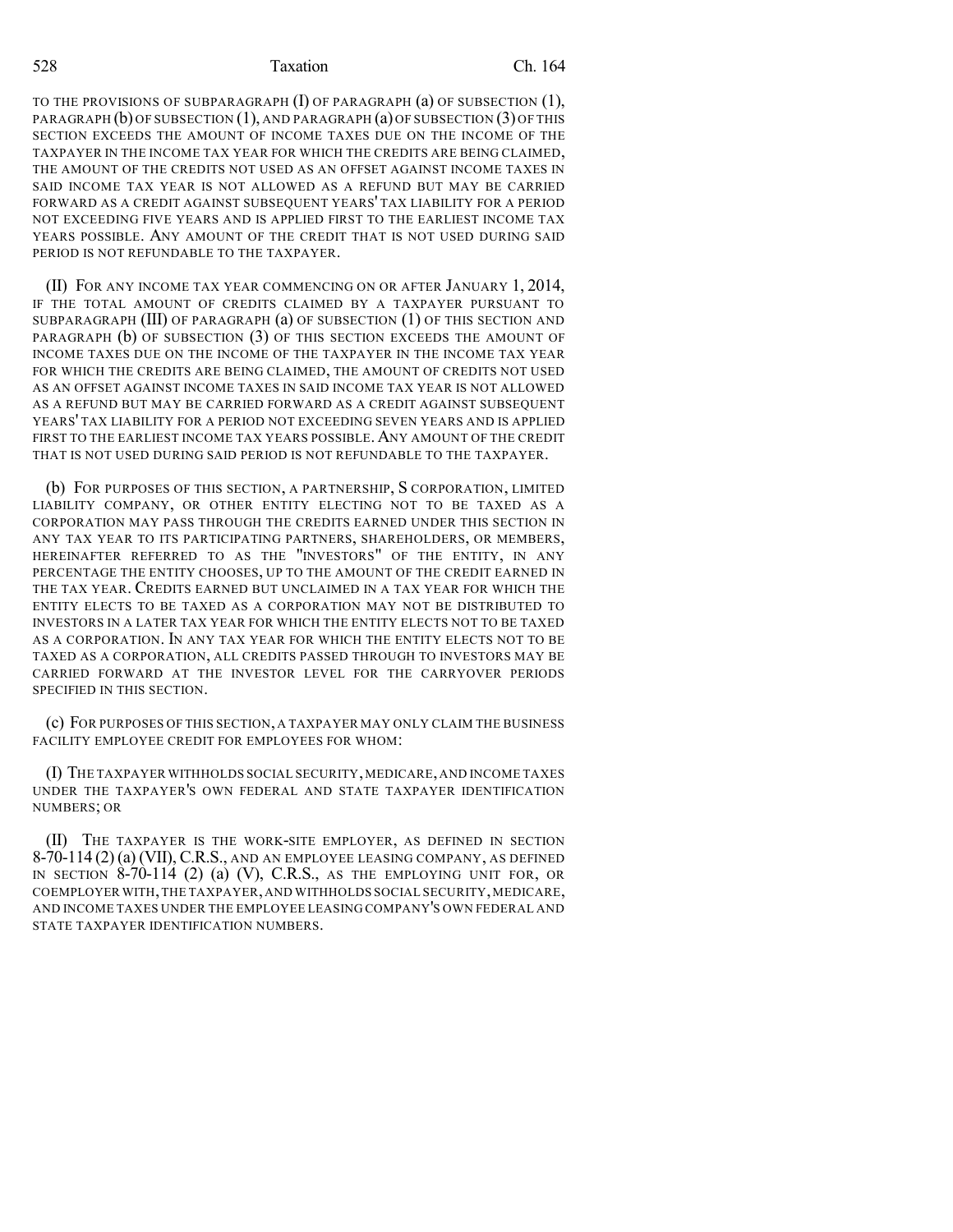### Ch. 164 Taxation 529

(5) (a) THE NUMBER OF BUSINESS FACILITY EMPLOYEES DURING ANY TAXABLE YEAR IS DETERMINED BY DIVIDING BY TWELVE THE SUM OF THE NUMBER OF BUSINESS FACILITY EMPLOYEES ON THE LAST BUSINESS DAY OF EACH MONTH OF SUCH TAXABLE YEAR.IFTHE BUSINESS FACILITY IS IN OPERATION FOR LESS THAN THE ENTIRE TAXABLE YEAR, THE NUMBER OF BUSINESS FACILITY EMPLOYEES IS DETERMINED BY DIVIDING THE SUM OF THE NUMBER OF BUSINESS FACILITY EMPLOYEES ON THE LAST BUSINESS DAY OF EACH FULL CALENDAR MONTH DURING THE PORTION OF THE TAXABLE YEAR DURING WHICH THE BUSINESS FACILITY WAS IN OPERATION BY THE NUMBER OF FULL CALENDAR MONTHS DURING THE PERIOD.

(b) NOTWITHSTANDING THE PROVISIONS OF PARAGRAPH (a) OF THIS SUBSECTION (5), FOR THE PURPOSE OF DETERMINING THE CREDIT ALLOWED BY THIS SECTION IN THE CASE OF A FACILITY THAT QUALIFIES AS A BUSINESS FACILITY BUT IS A REPLACEMENT BUSINESS FACILITY, THE NUMBER OF BUSINESS FACILITY EMPLOYEES EMPLOYED IN THE OPERATION OF THE FACILITY IS REDUCED BY THE AVERAGE NUMBER, DETERMINED PURSUANT TO PARAGRAPH (a) OF THIS SUBSECTION (5), OF INDIVIDUALS EMPLOYED IN THE OPERATION OF THE FACILITY THAT THE BUSINESS FACILITY REPLACES DURING THE THREE TAXABLE YEARS PRECEDING THE TAXABLE YEAR IN WHICH COMMENCEMENT OF COMMERCIAL OPERATIONS OCCURS AT THE BUSINESS FACILITY.

(6) AS USED IN THIS SECTION, UNLESS THE CONTEXT OTHERWISE REQUIRES:

(a) "BUILDING" MEANS ONLY STRUCTURES WITHIN WHICH INDIVIDUALS ARE CUSTOMARILY EMPLOYED OR THAT ARE CUSTOMARILY USED TO HOUSE MACHINERY, EQUIPMENT, OR OTHER PROPERTY.

(b) "BUSINESS FACILITY"MEANS A FACILITY THAT IS OPERATED BY THE TAXPAYER IN THE OPERATION OF A REVENUE-PRODUCING ENTERPRISE. A FACILITY IS NOT CONSIDERED A BUSINESS FACILITY IN THE HANDS OF THE TAXPAYER IF THE TAXPAYER'S ONLY ACTIVITY WITH RESPECT TO THE FACILITY IS TO LEASE IT TO ANOTHER PERSON. IF THE TAXPAYER OPERATES ONLY A PORTION OF THE FACILITY IN THE OPERATION OF A REVENUE-PRODUCING ENTERPRISE AND LEASES ANOTHER PORTION OF THE FACILITY TO ANOTHER PERSON OR DOES NOT OTHERWISE USE THE OTHER PORTIONS IN THE OPERATION OF A REVENUE-PRODUCING ENTERPRISE, THE PORTION OPERATED BY THE TAXPAYER IN THE OPERATION OF A REVENUE-PRODUCING ENTERPRISE IS CONSIDERED A BUSINESS FACILITY.

(c) "BUSINESS FACILITY EMPLOYEE" MEANS A PERSON EMPLOYED BY THE TAXPAYER IN THE OPERATION OF A BUSINESS FACILITY DURING THE TAXABLE YEAR FOR WHICH THE CREDIT ALLOWED BY THIS SECTION IS CLAIMED. A PERSON IS DEEMED AN EMPLOYEE IF THE PERSON PERFORMS DUTIES IN CONNECTION WITH THE OPERATION OF THE BUSINESS FACILITY ON:

(I) A REGULAR, FULL-TIME BASIS;

(II) APART-TIME BASIS IF THE PERSON IS CUSTOMARILY PERFORMING HIS OR HER DUTIES AT LEAST TWENTY HOURS PER WEEK THROUGHOUT THE TAXABLE YEAR; OR

(III) A SEASONAL BASIS IF THE PERSON PERFORMS HIS OR HER DUTIES FOR SUBSTANTIALLY ALL OF THE SEASON CUSTOMARY FOR THE POSITION IN WHICH THE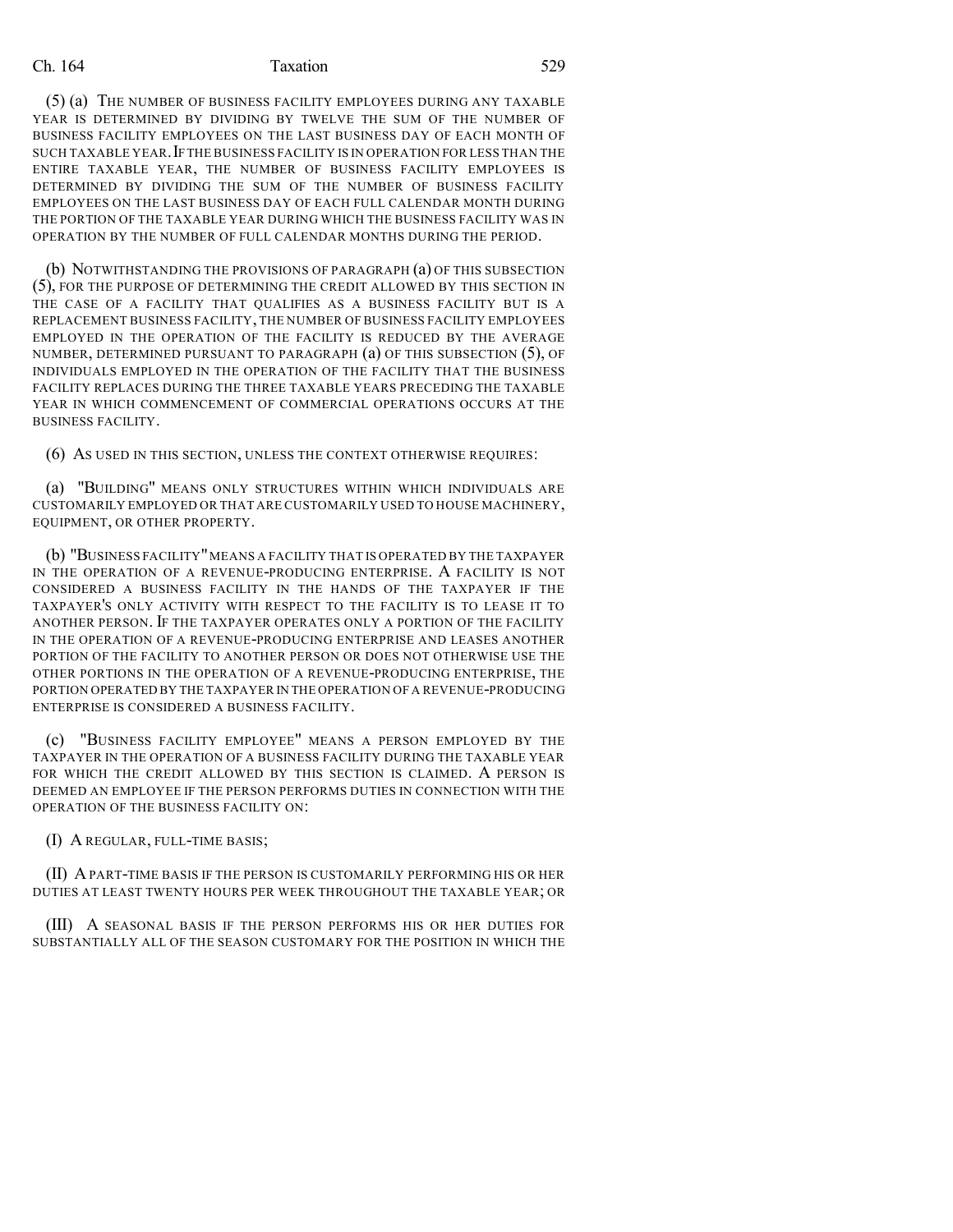PERSON IS EMPLOYED.

(d) "COMMENCEMENT OF COMMERCIAL OPERATIONS"MEANS THE FIRST TAXABLE YEAR THAT THE BUSINESS FACILITY IS FIRST AVAILABLE FOR USE BY THE TAXPAYER, OR FIRST CAPABLE OF BEING USED BY THE TAXPAYER, IN THE REVENUE-PRODUCING ENTERPRISE IN WHICH THE TAXPAYER INTENDS TO USE THE BUSINESS FACILITY.

(e) "FACILITY" MEANS ANY FACTORY, MILL, PLANT, REFINERY, WAREHOUSE, FEEDLOT, BUILDING, OR COMPLEX OF BUILDINGS LOCATED WITHIN THE STATE, INCLUDING THE LAND ON WHICH THE FACILITY IS LOCATED AND ALL MACHINERY, EQUIPMENT, AND OTHER REAL AND TANGIBLE PERSONAL PROPERTY LOCATED AT OR WITHIN THE FACILITY AND USED IN CONNECTION WITH THE OPERATION OF THE FACILITY.

(f) "REVENUE-PRODUCING ENTERPRISE" MEANS AN ENTERPRISE THAT ENGAGES IN THE FOLLOWING:

(I) THE PRODUCTION, ASSEMBLY, FABRICATION, MANUFACTURING, OR PROCESSING OF ANY AGRICULTURAL, MINERAL, OR MANUFACTURED PRODUCT;

(II) THE STORAGE, WAREHOUSING, DISTRIBUTION, OR SALE OF ANY PRODUCTS OF AGRICULTURE, MINING, OR MANUFACTURING;

(III) THE FEEDING OF LIVESTOCK AT A FEEDLOT;

(IV) THE OPERATION OF LABORATORIES OR OTHER FACILITIES FOR SCIENTIFIC, AGRICULTURAL, ANIMAL HUSBANDRY, OR INDUSTRIAL RESEARCH, DEVELOPMENT, OR TESTING;

(V) THE PERFORMANCE OF SERVICES OF ANY TYPE;

(VI) THE ADMINISTRATIVE MANAGEMENT OF ANY OF THE ACTIVITIES LISTED IN SUBPARAGRAPHS (I) TO (V) OF THIS PARAGRAPH (f); OR

(VII) ANY COMBINATION OF ANY OF THE ACTIVITIES REFERRED TO IN SUBPARAGRAPHS (I) TO (VI) OF THIS PARAGRAPH (f).

**SECTION 3.** In Colorado Revised Statutes, 39-30-105.1, **amend as added by House Bill 13-1265** (1) (a) (I) and (1) (b) as follows:

**39-30-105.1. Creditfornewenterprise zonebusiness employees-definitions.** (1) (a) (I) For any income tax year commencing on or after January 1, 2014, any taxpayer who operates a business facility in an enterprise zone is allowed a credit against the income tax imposed by article 22 of this title in an amount equal to  $f<sup>frac</sup>$ ONE THOUSAND ONE hundred dollars per income tax year for each business facility employee, pursuant to subsection (5) of this section, who is working within the zone, prorated according to the number of months the employee was employed by the taxpayer during the income tax year. An employee whose primaryduties consist of operating a commercial motor vehicle with a commercial driver'slicense shall be deemed to be working one hundred percent within the zone if the employee spends no more than five percent of his or her total time at any business of the employer